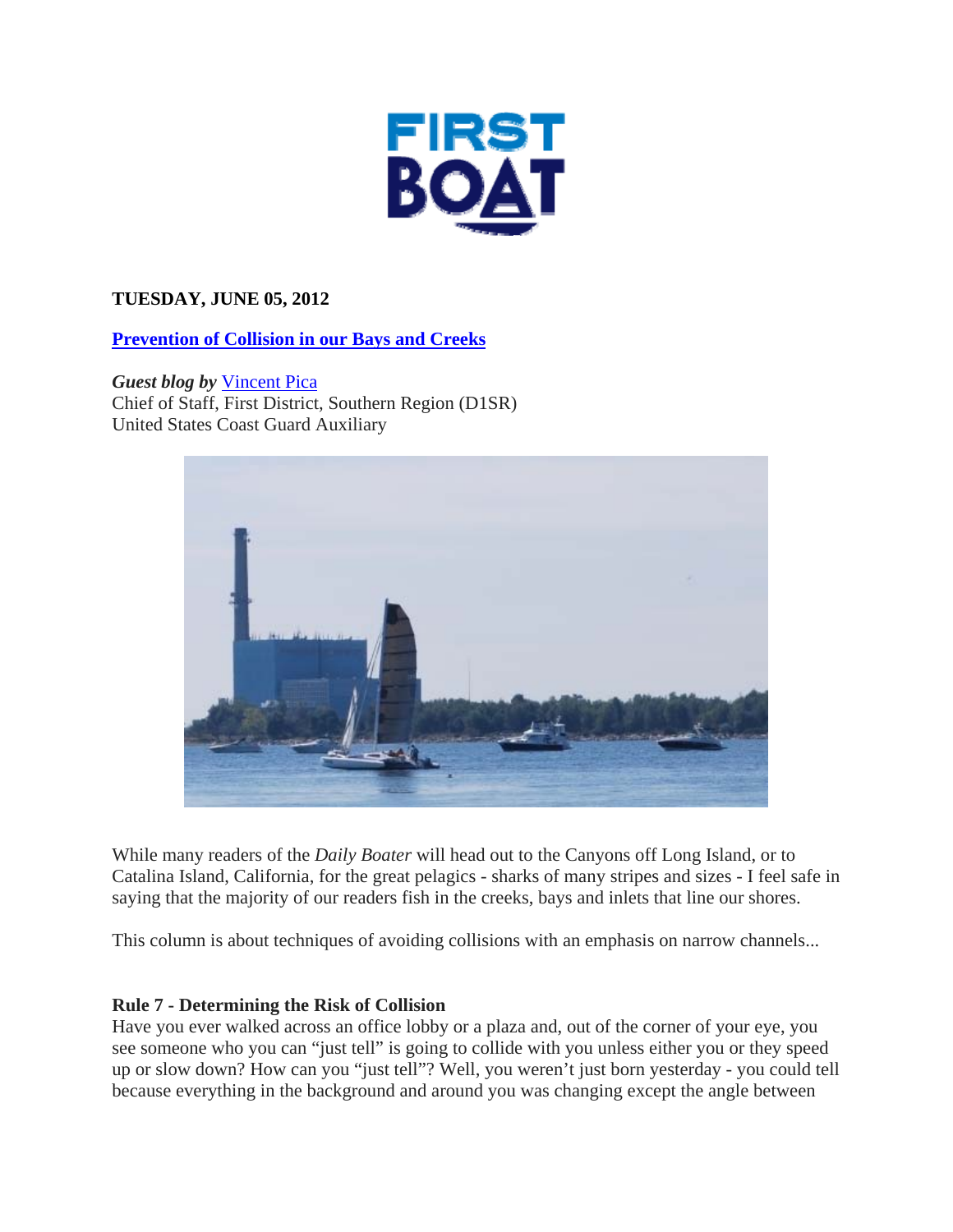you and the other person! Child's play! So why do boats collide?

In "close quarters", it is easy to see that the angle between you and another person is a constant. On the open water, it may be a considerable distance to other points of reference such a point of land behind the other boat. When distances are great, measuring the angles in your mind's eye is just too unreliable to be of any value. But you don't need to use a distant object! Use your boat! Sight the other vessel over an object on your boat - a stanchion of the bow rail is pretty handy. If the other boat keeps a constant relationship - a "constant bearing" in maritime lingo - collision is absolutely certain! Rule 7 specifically says that you must use "all available means" to make that determination. If you have radar, use it. But a simple bow-rail stanchion will be as reliable as any computer or radar on the market - constant bearing means collision!

## **Rule 8 - Action to Avoid Collision**

How many times in your life have you walked up to someone who was walking exactly in the opposite direction and you both did the "stutter step" - you turn to your right just as they turn to their left so you both stop - and then you both reverse course simultaneously, again… and again… and again? Finally, you both stop "stutter stepping" and wave the other past…

We've written earlier about the "stand-on" (hold course and speed) and "give-way" (take early and substantial action to keep clear) vessels. Rules 13 (Overtaking), 14 (Head-On) and 15 (Crossing) are all about these obligations. So, what is Rule 8 about? You're stand-on and collision is still possible - now what??

The give-way vessel must take early and substantial action to keep clear. Given that, changing course is easier to "telegraph" as a move versus just slowing down. Unless you come to a deadstop (bow wave flattens, the bow itself dips down/forward and the boat settles on her waterline), the stand-on skipper may not be sure of your intentions. But, imagining that you are the stand-on vessel and the give-way is not telegraphing a proper action to avoid a collision, you must assume one is imminent and, having applied Rule 7 in your mind's eye, you start to take your independent action.

1. You never hesitate to use your horn in the car. Why do you hesitate in your boat? You may give 5 or more short blasts that might just get that skipper to port (you are on his right) to wake up and at least throttle back.

2. You may take any action yourself re the boating's heading - except turning towards port when the offending vessel is on your port side (see "stutter step" above!)

3. If collision seems imminent unless you do something, you must do something. Blast away on the horn and "take the most effective action" to avoid the collision now upon you. Dead stop may be best. Turning so as to be going in the same direction, but hopefully only parallel, as the offending boat may be best. Use judgment. I like dead-stop as a first try since the combined velocity is lessened if both of us aren't going 20 knots at crunch time.

### **Rule 9 - In a Narrow Channel**

A channel is defined as "narrow" when boats in it are severely limited in room to maneuver - and